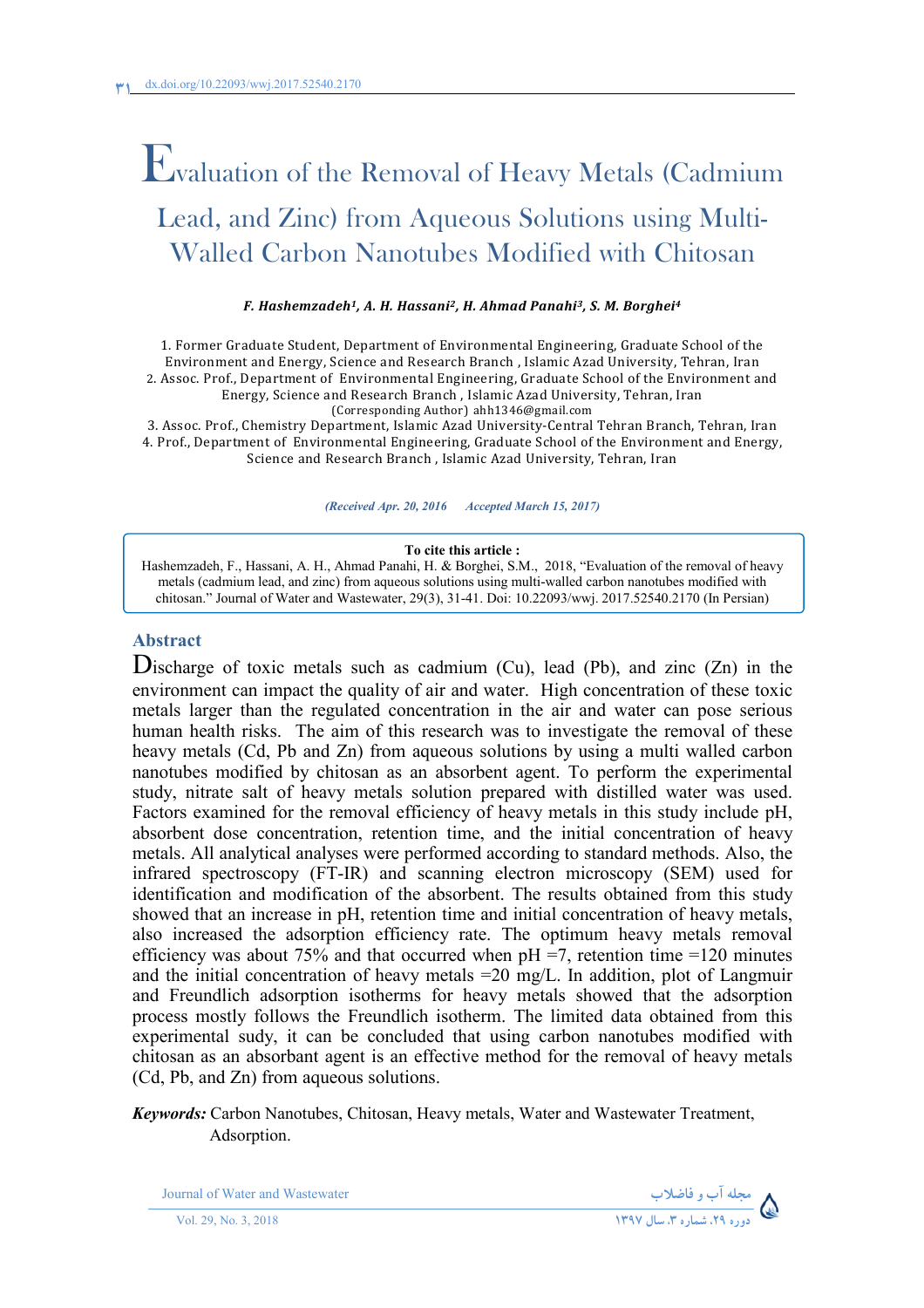## کارایی نانو لولههای کربنی چند جداره اصلاح شده با عامل کیتوزان در حذف فلزات سنگین سرب، روی و کادمیم از محیطهای آبی

فرزاد هاشمزاده`. امیرحسام حسنی<sup>۲</sup>. همایون احمدپناهی<sup>۳</sup>. سید مهدی برقعی<sup>۴</sup>

۱- دانش آموخته کارشناسی ارشد مهندسی محیط زیست (آب و فاضلاب)، دانشکده محیط زیست و انرژی، دانشگاه آزاد اسلامی، واحد علوم و تحقیقات، تهران، ایران ۲- دانشیار گروه آب و فاضلاب، دانشکده محیط زیست و انرژی، دانشگاه آزاد اسلامی، واحد علوم و تحقیقات تهران، ایران (نویسنده مسئول) ahh1346@gmail.com ۳- دانشیار گروه شیمی، دانشکده علوم پایه، واحد تهران مرکز، دانشگاه آزاد اسلامی، تهران، ایران ۴- استاد گروه آب و فاضلاب، دانشکده محیط زیست و انرژی، دانشگاه آزاد اسلامی، واحد علوم و تحقيقات تهران، ايران

> يذيرش ٩٥/١٢/٢٥) (دريافت ٩٥/٢/١

برای ارجاع به این مقاله به صورت زیر اقدام بفرمایید: هاشمزاده، ف،، حسنی، اج، احمدپناهی، هـــ.، برقعی، س. م.، ۱۳۹۷، ؒ کارایی نانو لولههای کربنی چند جداره اصلاح شده با عامل کیتوزان در حذف فلزات سنگین سرب، روی و کادمیم از محیطهای آبی " مجله آب و فاضلاب،٢١٩(٣)، ٢١-٣١. 2017.52540.2170.52540 Doi: 10.22093/wwj

چکیده

فلزات سنگین یکی از مهم ترین آلودگیهای محیط زیست بهشمار میآیند. افزایش غلظت این فلزات در آب، بیش از حـد تعیـین شده در مقررات زیست محیطی، می تواند اثرات جبران ناپذیری برای سلامتی انسان داشته باشد. هدف از این پژوهش حـذف یـا کاهش فلزات سنگین از قبیل سرب، روی و کادمیم توسط نانو لولههای کربنی اصلاح شده با کیتوزان از محیطهای اَبـی اسـت. در این پژوهش نانو لوله کربنی چند جداره اصلاح شده با کیتوزان بهعنوان جاذب اسـتفاده شــد. برای تکمیل اَزمایش از محلول نمک نیترات فلزات سنگین تهیه شده با أب مقطر بهعنوان محلول استفاده شد. متغیرهـای مـورد مطالعــه در این پژوهش عبارت بودند از pH محلول، زمان ماند، غلظت اولیه فلزات سنگین و مقدار جرم جاذب. کلیه تجزیــه و تحلیــلهــای أزمایشــگاهــی بــر اســاس استاندارد متد انجام شد. برای شناسایی و تعیین اصلاح ساختار جاذب اصلاح شده از طیف سنجی مـادون قرمـز و میکروسـکوپ الكتروني روبشي استفاده شد. نتايج پژوهش نشان داد كه راندمان جـاذب در جـذب آلاينــده بــا افزايش زمــان مانـــد، غلظـــت فلزات سنگین و pH افزایش مییابد. بهترین عملکرد جاذب با راندمان بیش از ۷۵ درصد در شرایطی بهدست آمد کـه pH برابـر ۷، زمان ۱۲۰ دقیقه و غلظت اولیه فلزات سنگین برابر با ۲۰ میلیگرم در لیتر بود. با رسم نمودار ایزوتـرمهـای جـذب لانگمیـر و فروندلیچ مشخص شد که فرایند جذب از ایزوترم جذب فروندلیچ تبعیت میکند. با نتایج بهدست آمده در این پژوهش مـیتـوان نتیجه گرفت که استفاده از نانو لولههای کربنی اصلاح شده با کیتوزان، راه حل مناسبی بــهعنــوان جــاذب مــؤثر در حــذف فلــزات سنگین از قبیل سرب، روی و کادمیم از محیطهای آبی میباشد.

*واژههای کلیدی*: نانولوله کربنی، کیتوزان، فلزات سنگین، تصفیه آب و فاضلاب، جذب

١ - مقدمه

فلزات سنگین از جمله آلایندههایی هستند کـه بـهطور معمـول در مقادیر بسیار کم در آبهای طبیعی و در غلظتهای بالا در فاضـلاب صنایع یافت میشوند. وجود آنها موجب آسیب به محیطهای آبـی و بـه مخاطـره افتـادن حيـات مـوجودات زنـده بهويژه انسان مى شود

.(Boparai et al., 2010). آرسنیک، کـادمیم، کـروم، ســرب، روي و جيــوه از فلــزات سـمي هستند کـه مـي تواننـد در آب حـل شـوند. ايـن مـواد بــهعنـوان آلايندههاي مقدم توسط سازمان حفظ محميط زيست ايالات



Journal of Water and Wastewater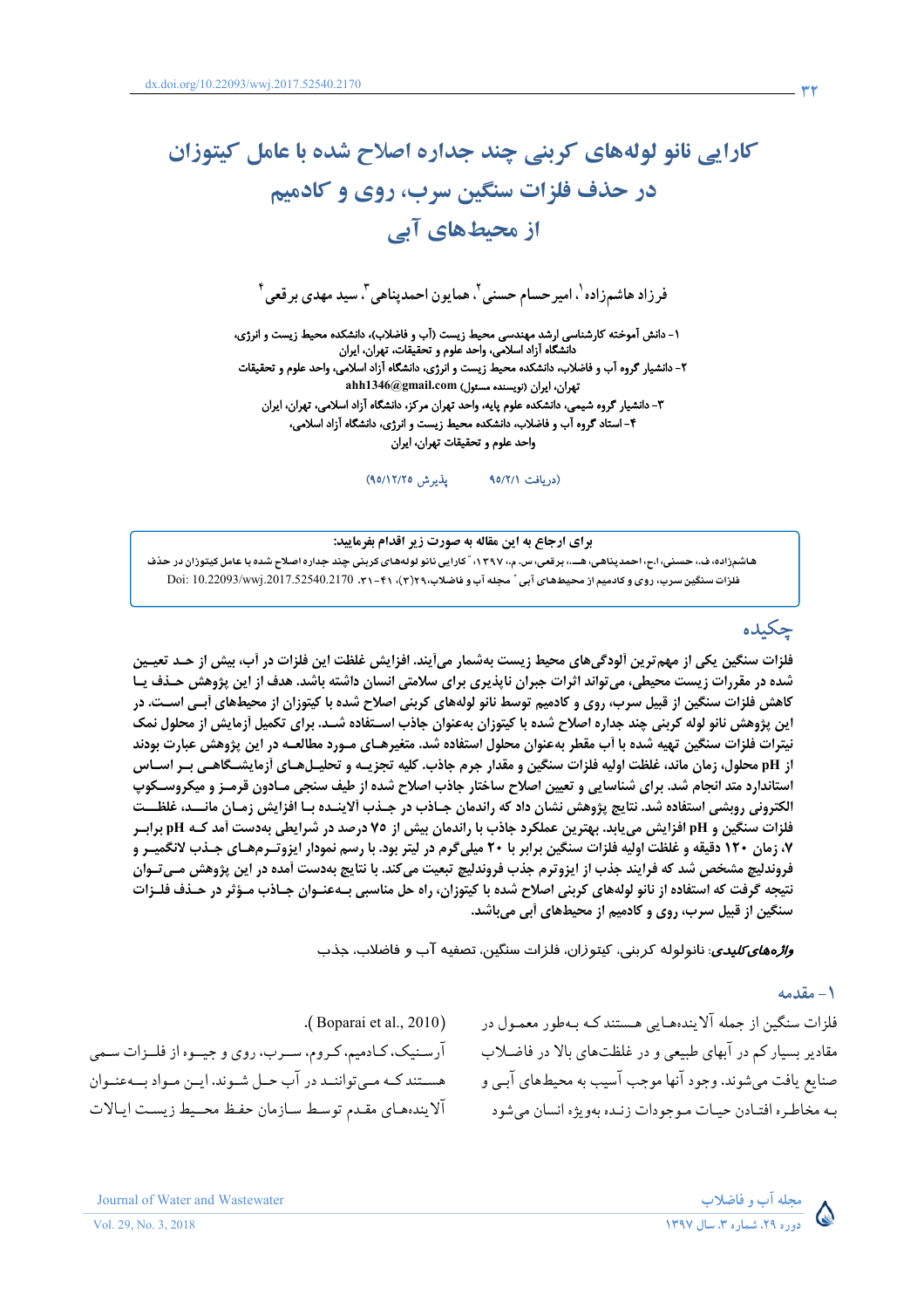نفوذيبذيري زياد و پايىدارى مكانيكى و گرمسايى خسوب، ظرفيست

مکانیسمهایی که سبب جـذب یـونهـای فلـزی مـیشوند

بسیار پیچیده هستند و بهنظر می رسد مهم تورین مکانیسم جلذب

همکنش شیمیایی بین پـونهـای فلـزی و گروههـای عـاملی سـطح

CNTs باشد (Boparai et al., 2010). نانولولـههـاي كربنـي از سفت ترین مـواد هــستند و در عــین اســتحکام مناسـب، بــسیار

انعطساف پسند پر نیـز هـــستند. نانولولـــههـــا داراي اشـــكال و

اندازههای مختلفی هستند و بـر اسـاس تعـداد لایـههــای اتـمهـای

کربن در دیوارهشان بـه نـانو لولـههـای تــک جــداره و چنـد جـداره

تقسيم بندي مي شـوند (Ren et al., 2010). ايـن نانولولـههــا داراي

خواص به نظیـر مکـانیکی-الکتریکـی، نـوری و حرارتی مـیباشـند

و در انواع بخشها مانند مـواد ذخيــرهســاز هيــدروژن، ابررسـاناها،

حسگرها، صنایع نساجی، مراکــز تصـویربرداری، افـزایش ظرفیـت

پیلهای سـوختی، تولیــد ماهیچـههـای مصـنوعی و از بـین بـردن

تومورهای سرطانی کاربرد دارند (Shamspur et al., 2009). با

وجود مزاياي بي شـمار نانولولـههـاي كربنــي، مــشكلاتي از جملــه

هزینـه زیاد تولیـد دارند کـه بـا توجــه بــه کــارایی خـوب آنهــا در جسـذب آلاينــده، مــيتــوان از آن چـــشمپوشـــي كـــرد

(Tofighy et al., 2011). تجمع وكرانولـه شـدن نانولولـههـا در محلول نیز مکانهای جـذب آلاینـده راکـاهش مـى،هـد کـه البتــه

اصلاح ویژگیهای سطحی نانولولهها این مشکل را برطرف میکند.

رن و همکاران در سال ۲۰۱۰ توانایی نانولولههای کربنی در حـذف

فلـزات سـنگین ماننـد، نیکـل، کـروم، کــادمیم و آرســنیک از

محیطهای آبی را مورد بررسی قرار دادند (Ren et al., 2010).

ززولبي و همکاران توانايي نانولولههاي کربنـي تـک جـداره و چنــد

جداره اصلاح شده با ال- سيستئين در حذف كـادميم از محـيط آبـي

هـدف از ايــن پـژوهش، امكـانسـنجي رانـدمان نانولولـههــاي

كربني چند جداره اصلاح شـده بـاكيتوزان در حـذف فلـزات

نانو لولههای کربنی چند جداره در این پژوهش از شرکت آمریکایی

را مورد بررسی قرار دادند (Tofighy et al., 2011).

سنگین سرب، روی و کادمیم از محیطهای آبی بود.

 $\mathbf{L}$ مواد و روش

بسیار زیادی برای جذب آلودگی دارند.

متحده' معرفي شـدهانـد (Girginova et al., 2010). سرب از جمله فلزاتي است كه بـهطـور وسيع در صنايع توليد فشارسنج و دماسـنج، صنايع كاغـذ، صنايع پتروشيمي، معدنكاري، كلينيک دندانپزشكي و نیز محصولات آرایشی، بهداشتی و دارویـی و در بخـش کشـاورزی استفاده می شود ( Zhu et al., 2009).

فلزات سنگین سرب، روی و کادمیم بهشدت سمی و پایـدار در محیط هستند و باعث صدمات عصب شناختی غیر قابل برگشتی در انسان مي شوند (Bailey et al., 1999). از آنجاكه اين فلزات وارد زنجيـره غـذايي انسـان بـهويـژه تركيبـات دريـايي مـيشـوند، بـراي سلامت انسان خطرنياك هستند (Gibicar et al., 2009). مواجهه بیش از حد با فلزات سنگین بهویژه سرب سبب بـروز بیمـاریهـایی نظيـر سـرطان، رعشـه دسـت و پـا، از دسـت دادن حـس بينـايي يـا شنوايي وكاهش رشد ميشود (Stephen et al., 2006).

سازمان جهانی بهداشت<sup>۲</sup> حداکثر میزان جذب فلزات سنگین از جمله سرب را ۰/۳ میلیگرم در هفته و حداکثر غلظت قابـل قبـول سـرب در آب را ١ ميكروگرم در ليتر توصيه كرده است. سـازمان حفاظـت از محيط زيست آمريكـا نيـز محـدوديت تخليـه فاضــلاب حـاوى ســـرب را ۱۰ میکروگـــرم در لیتـــر تعیـــین کـــرده اســـت (Li et al., 2009). بر اين اساس حذف يا كاهش فلـزات سـنگين از آب آشـامیدنی آلـوده و فاضـلاب خروجـی صـنایع امـری اجتنـاب نايذير است. فراينــدهاي مختلفــي هـمچــون ترســيب شــيميايي. شناورسازي الكتريكي، تعـويض يـون، اسـمز معكـوس، فرايندهاي بيولـوژيکي و جـذب سـطحي بـهمنظـور حــذف فلـزات سـنگين از محیطهای آبی مورد بررسی قرار گرفته است. جـذب سـطحی فرایندی است که به علت کارایی بالا و امکان بازیابی و فعال سازی مجدد جاذب بـراي حـذف يونهاي فلزي از آب و فاضلاب بـهكـار می دو د (Boparai et al., 2010).

تاكنون مواد مختلفي بهعنوان جاذب مـورد مطالعـه قرار گرفته است. از مواد پایه استفاده شده برای تهیه جاذب مناسب بوای حف جيسوه مسي تسوان بسه بسادام هندي، جلبكهاي دريسايي (Herrero et al., 2005)، هـسته زردآلـو (Ekinci et al., 2003) و ضــــايعات يلاســتيک (Yardim et al., 2003) اشـاره کــرد. نانولولـههـاي كربنـي نيـز بـهدليـل داشـتن مسـاحت سـطحى زيـاد،





 $1$  US Environmental Protection Agency (USEPA)

<sup>&</sup>lt;sup>2</sup> World Health Organization (WHO)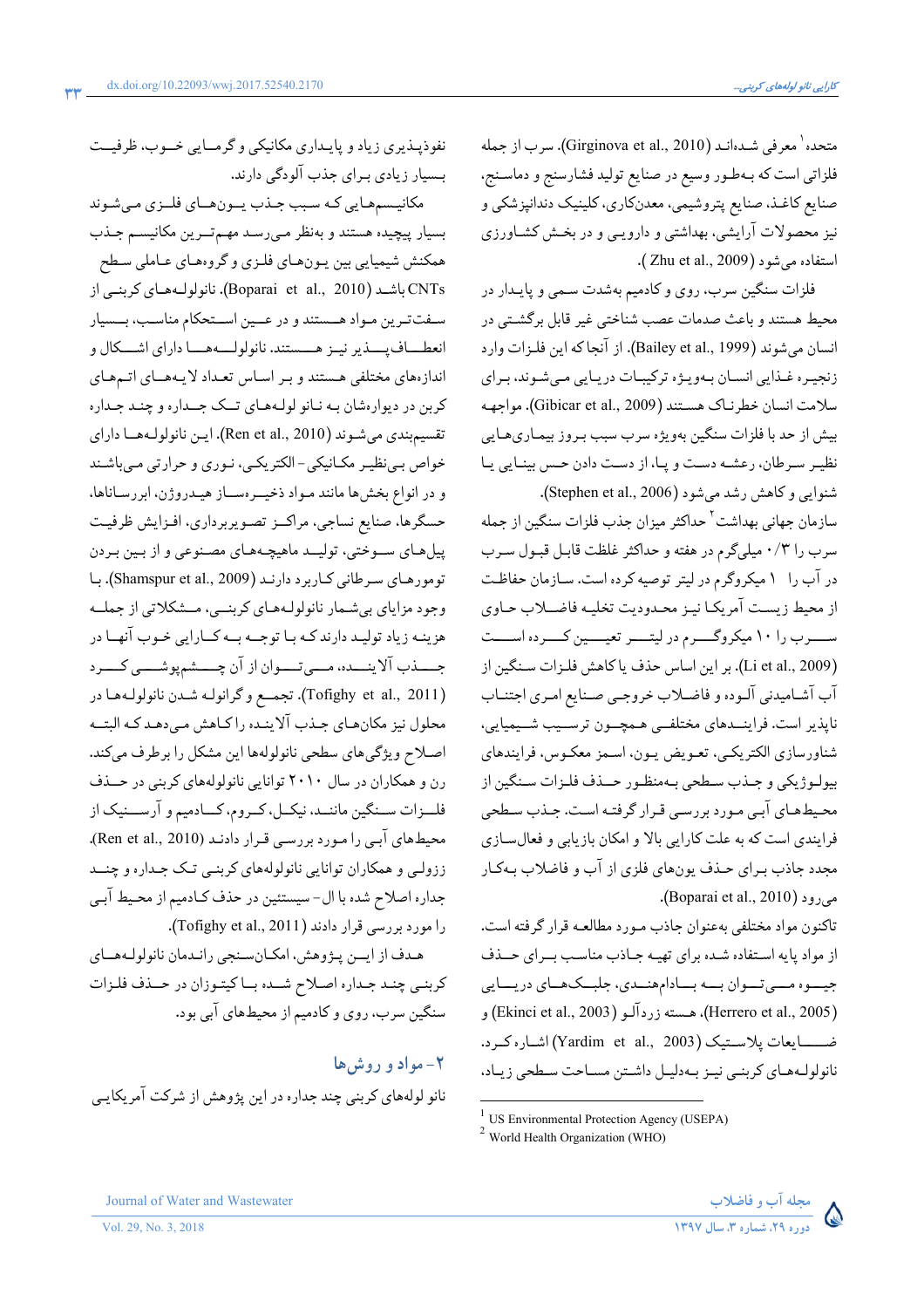US Research Nanomaterials با خلوص بالاي ٩٠ درصد خریداری شد. کیتوزان بهعنـوان مـاده اصـلاح کننـده جـاذب نیـز از شركت سيگما الدريج ` تهيه شده است. از محلول استاندارد ۵۰۰ میلیگرم در لیتر فلزات سنگین ساخت شـرکت مـرک<sup>۲</sup> آلمـان بـرای تهیه محلولهای استاندارد ۱۰ میلیگرم در لیتر فلزات استفاده شد. سپس محلولهای سرب، روی و کادمیم با غلظتهای ۰٫۳،۱٪ ۲۰ و ۵۰ میلهگرم در لیتر تهیه شد. سنجش غلظت فلزات در نمونههای استاندارد و مجهول مطابق بـا روش هـای اسـتاندارد آب و فاضلاب با استفاده از دستگاه جـذب اتمـي انجـام شـد. درصـدهاي حذف فلزات سنگین با محاسبه تفـاوت بـین غلظـت اولیـه و نهـایی انجام گرفت. درصدهای حذف فلزات سرب، روی و کادمیم با استفاده از معادله ۱ محاسبه شد.

$$
R(\% ) = \frac{C_0 - C_e}{C_0} \times 100
$$
 (1)

که در آن  $\mathrm{C}_0$  غلظت اولیه و  $\mathrm{C}_\mathrm{e}$ غلظت نهایی فلـزات سـرب، روی و كادميم در محلول است.

برای انجام آزمایش از ارلنهای ۲۵۰ میلی لیتری بهعنوان راکتور ناپیوسته استفاده شد. در این پژوهش تأثیر متغیرهـای غلظـت اولیـه فلسزات ۵۰ ، ۵ و ۲۰، ۲۰ و ۵۰ میلسهگسرم در لیتسر، pH ۸.۷.۶.۵.۴.۳ زمان واکـنش ۱۵. ۲۰.۴۵. ۹۰.۶۰ و ۱۲۰ دقیقـه و جرم جاذب ۰/۰۲٬۰/۰۴٬۰/۰۴٬۰/۰۴ و ۰/۱۱ گرم در رانـدمان حذف فلزات سنگین سـرب، روی و کـادمیم توسـط نـانو لولـههـای

برای اختلاط و تماس مناسب جاذب و فلزات محلول از شیکر اربیتالی با سرعت ١٠٠ دور در دقیقه استفاده شد. تنظیم pH با استفاده از اسید سولفوریک و سود ۰/۰۱ نرمال ساخته شرکت مرک آلمان صورت گرفت. برای جدا کـردن جـاذب از نمونـههـای تصـفیه شـده از روش صـاف كـردن و هضـم اسـيدي نمونـههـا اسـتفاده شـد (Yan-hui et al., 2004). غلظت فلزات سنكين توسط دستگاه Varian spectro photometer AA200 (UV-VIS ) جذب اتمى انداز ،گیری شد.

 $\overline{F}$ 

کربنی چند جداره اصلاح شده بررسی شد.

 $3$  Crosslink

## 1-1- آمادهسازی جاذب

ابتدا ۱/۵گرم کیتوزان توسط ترازوی دیجیتال آنالیتیکال وزن شد و در حضور ۵۰ سیسی آب مقطر و چند قطره استیک اسید بر روی استیرر با دور ۰٫۳pm -۸۰۰-۷۰۰ در دمای ۳۰ تا ۴۰ درجه سلسیوس حل شد تاكيتوزان كـاملاً حـل شـده و محلـول بـهصـورت همگـن و شفاف شود. سیس کیتوزان حـل شـده بـرای ریزتـر شـدن ذرات و همگنسازی بیشتر بهمدت ۲ ساعت در حمام التراسونیک قـرار گرفت تا سونيکيت شود.

dx.doi.org/10.22093/wwj.2017.52540.2170

در مرحله دوم ۰/۵ گـرم نانولولـه كربنـى چنـد جـداره وزن و در ۵۰ سي سي آب مقطر پخش شد. بـهمنظـور افـزايش جـذب انتخـابي نانولولههای کربنی در محیط آبی نسبت بـه پـون فلـزات سـنگین، از روش اتصال گروه عاملی استفاده شد و همچنین بهمنظور بـاز کـردن لايههاي نانو لولههاي كربني و ريزتر شدن ذرات و آمادگي آنها برای اصلاح ساختار، بهمدت ۲ ساعت در التراسونیک (حمام التراسونيک) قرار گرفت.

در مرحله سوم و پس از سونیکیت شدن کیتوزان و نانولولههای كربني، اين دو ماده به هم اضافه شد و محلول نهايي بهمدت ٣ ساعت در حمام التراسونيک بهمنظور سونيکيت شدن قرار گرفت. در مرحله آخر بـهمنظـور فـيكس كـردن محلـول و بـهوجـود آمـدن اتصالات عرضي " بـه محلـول مـورد نظـر ٨ سـيسـي گلوتارآلدئيـد خریداری شده از شرکت مرک آلمان با خلوص ۵۰ درصـد بـهعنـوان عامل پخت اضافه شد و محلول نهایی برای خشک شدن بهمدت ۴۸ ساعت در آون با دمای ۶۰ درجه سلسـیوس قـرار داده شـد و بعـد از خشک شدن کامل، در هاون چینی خـرد شـد و بـهصـورت پـودر در آمد. یو در حاصل نانولولههای کربنی اصلاح شده بـا عامـل کیتـوزان بود (شکل ۱).



شکل ۱- ساختار نانولولههای کربنی چند جداره اصلاح شده با کیتوزان





 $1$  Sigma Aldrich

Journal of Water and Wastewater

Vol. 29, No. 3, 2018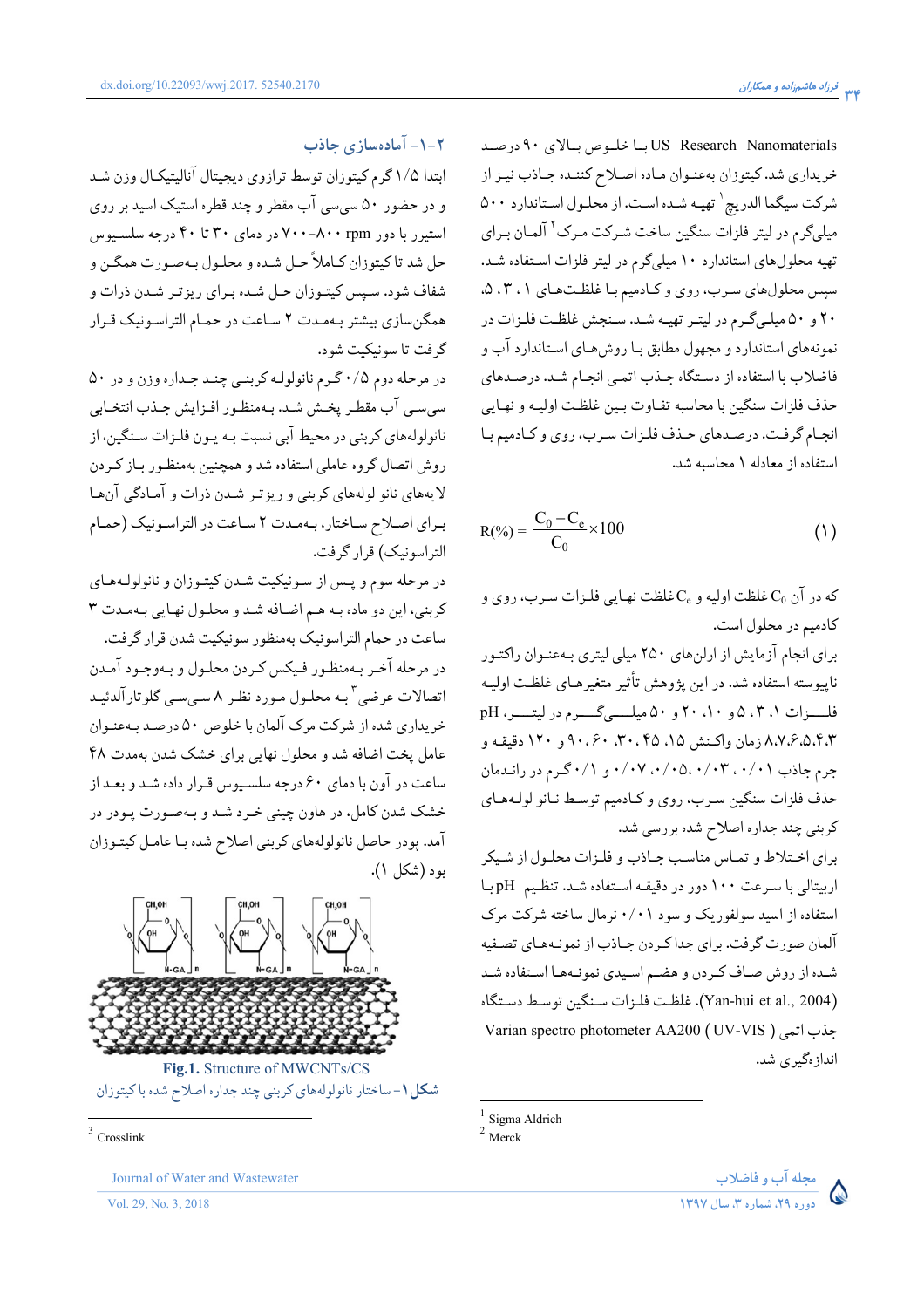## ٣-نتايج و بحث

٣-١-خصوصيات نانولولهها

نانولولههای کربنی استفاده شده در ایـن پـژوهش بـه رنـگ سـیاه، بـا درصد خلوص بالاتر از ۹۰ درصد بود که براساس مشخصات اعـلام شده توسط شركت سازنده قطر خبارجي نانولوليهها ١-٢ نبانومتر و طول آن ۰/۵-۱ میکرومتر بود. برای اثبات نانولولـه بـودن جـاذب. قبل و بعد از آمادهسازي تصوير ميكروسكوپ الكترونبي (SEM) بـا EM-3200 مونتاژ كارخانه KYKY چين گرفته شد.

شکل های ۲ و ۳ به ترتیب عکس میکروسکوپ الکترونی روبشی نانو لولههاي كربني چند جداره و نانو لولـههـاي كربنـي چنـد جـداره اصلاح شده با کیتوزان را نشان میدهد. همانطور که از مقایسه بین شکل های ۲ و ۳ مشاهده می شود، عامل کیتوزان با نبانو لول های کربنـي در هـم تنيـده شـده و عامـل اصـلاح کننـده بـه درسـتي روي نانولولههای کربنی نشسته است (شکل ۳). تصاویر مربوطه به SEM با بزرگنمایی ۷۰۰۰۰ و مقدار ولتاژ ۲۰۰۰۰ ولت کـه حـداکثر ایـن ولتاژ ٣٠ كيلو ولت است، گرفته شد. در ميكروسكوپ الكتروني، الکترون به سطح نمونه تابیده میشود، سپس مـنعکس مـیشـود و توسط دتکتورها جمع آوري و تبديل به فوتـون مـيشـود تـا تصـوير مرئي ايجاد شود. ايـن نـوع ميكروسكوپ فقـط از سـاختار سـطحي نمونه تصویر میدهد. بر اساس تعریف نانو (ساختار اتمی کوچک تـر از ۱۰۰ نانومتر)، تصاویر مربوط نانو بودن مواد را تأیید می;نماید. همچنین بهمنظور اثبات و تعیین گروههای عاملی جاذب، قبل و بعـد از آمادهسازی و اصلاح ساختار طیف اسپکتروفتومتری مادون قرمـز (FTIR) با دستگاه FT-IR spectrometer مدل FTIR) گ فقه شد. طبفهای مربوطه در شکل هیای ۴ و ۵ نشان داده شده



Fig. 2. SEM images of pure MWCNTs شکل ۲- تصویر SEM نانو لولههای کربنی چند جداره



Fig. 3. SEM images of MWCNTs/CS **شکل ۳**- تصویر SEM نانولولههای کربنی اصلاح شده باکیتوزان

است. در این شکلها، محـور عمـودي ميـزان عبـور نـور بـر حسـب درصد و محور افقی عـدد مـوج (cm<sup>-1</sup>) اسـت. در شـكل ۵ بانـدهای مربوط به پیوند C-O-C در پیک 14\* ۱۰۴۵ و 1۱۱۶ m= ۱۱۱۶ قابل تشخیص است.گروههای مربوط به O-H و N-H نیز در پیک cm $^{-1}$ ۳۴۲۸ مشخص است. همچنین پیوند C-H آلیفاتیک را می توان در



Fig. 5. FT-IR spectrum of MWCNTs/CS **شکل ۵**-طیف مادون قرمز نانولولههای کربنی اصلاح شده باکیتوزان

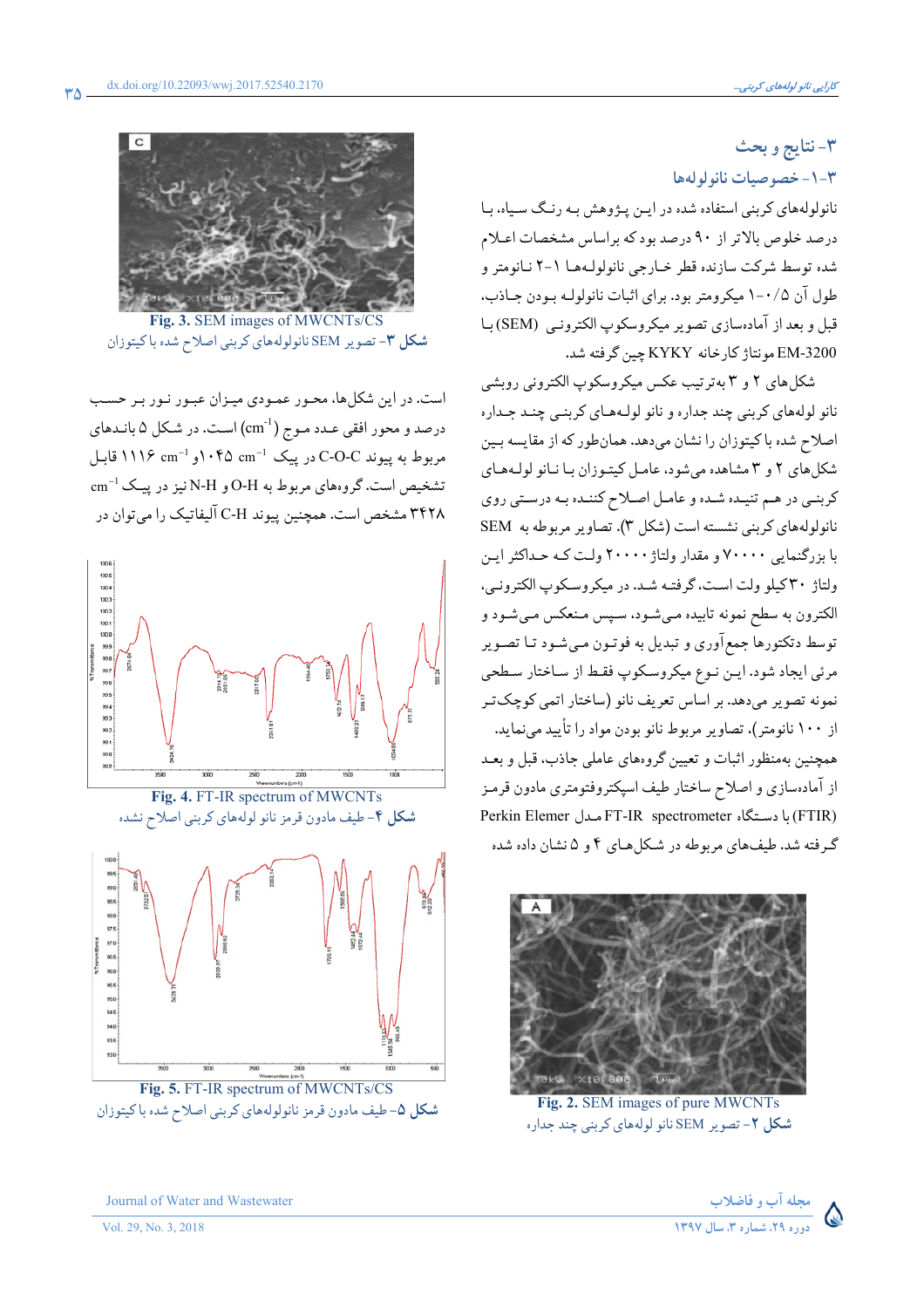ییـک 1°N۴۹ cm مشــاهده کــرد. پیــک 1°۴۵۲ cm مربــوط بــه بانـدهای CH و در پیـک OH ۱۵۶۸ cm<sup>-1</sup> خـارج حفـرهای وجـود دارد. در نهایـت پیـک 1×۰ cm مربـوط بـه پیونـدهای C=O مى باشد.

#### $pH = |t_1 + t_2|$ اثر

شكل ۶اثر pH در حذف فلزات سنگين توسط جـاذب را نشـان میدهد. در pHهای متفاوت ۳، ۴، ۵، ۶، ۸، ۸ برای فلزات سنگین سرب، روي و كادميم، بيشترين حـذف هـر سـه فلـز سـنگين در pH قلیـایی یعنـی pHبرابـر ۸رخ داده اسـت. همـانطـور کـه مشـاهده میشود، pH محلول نقش بسیار مهمی در جـذب فلـزات سـنگین  $\mathrm{H}^{+}$  توسط جاذب دارد بهطوري كه در pHهاي اسيدي وجـود يـون مانع از جذب فلز سنگین بر روی سطح جـاذب مـیشـود و رقـابتی میان سطح جاذب و فلزات سنگین در پیوند با  $\mathrm{H}^+$  بهوجـود آمـده و مانع از جذب كامل فلزات مي شـود. امـا در pH هـاي ۵ و بـالاتر بـا افزايش pH محلول، فرايند جـذب افـزايش چشـمگيري ييـداكرده است بهطوری که در pH برابر ۸ بیشترین مقدار جـذب فلـزات روی سطح جاذب رخ داده است. لازم بهذکر است که در pHهـاي قليـايي بهدليل وجود يون " OH و احتمال واكـنش فلـزات سـنگين بـا يـون هیدروکسید و رسوب فلزات، pH برابر ۷ بهعنـوان pH بهینـه بـرای حذف فلزات منظور شده است.

لو و همکاران در بررسی حذف فلز روی و نیکل توسط نانو لولـه کربنی تک جداره اصلاح شده با هیپوکلرید سدیم نشان دادند کـه بـا افزایش pH از ۱ تا ۰۸میزان جـذب روی افـزایش یـافت و در



Fig. 6. Removal efficiency of heavy metals with respect<br>to change in pH شكل ۶- اثر تغييرات pH بر درصد حذف فلزات سنگين

محدوده pH برابر ٨ تــا ١١ ثابت مانـد (Lu et al., 2006). نتـايج مطالعه حاضر با تحقيق انجام شده مطابقت دارد.

در مطالعه ولوويچ و همکـاران گـزارش شـده اسـت کـه بهتـرين میزان جذب برای نانولولههای کربنی اصلاح شده با اتیلن دی آمین برابر ۹ و حداکثر میزان جذب برای نانولولههای کربنـی چنـد جـداره اکسید شده در pH برابر ۶ تا ۱۰ بوده است( Vukovic et al., 2010). نتايج ايـن تحقيـق كـه بـا افـزايش pH رانـدمان جـذب نيـز افزایش پیدا کرده است، مطالعه حاضر را تأیید میکند.

### ٣-٣- اثر زمان تماس

پس از تعیین pH بهینه، به بررسـي آزمـایش،هـاي مربـوط بـه زمـان تماس پرداخته شد. در این مرحله از آزمایش هـا زمـانهـای تمـاس ١٢٠، ٩٠، ٤٠، ٣٥، ٣٠ و ١٥ دقيقه منظور شد. شكل ٧ زمان هاي تماس و درصدهای مربوط به حذف هریک از فلزات سـرب، روی و کادمیم را نشان میدهد. با توجه به این شکل بهترین زمان تمـاس در جذب هر ٣ فلز توسط جاذب ١٢٠ دقيقه بوده است. در واقع هـر ٣ فلز رفتاری مشابه نشان دادند با این تفاوت که میزان جذب در زمان ۱۲۰ دقیقه برای سرب بیشترین مقدار یعنبی ۶۴/۲۱ درصـد بـود و برای کادمیم با درصد حذف ۵۸/۶۲ کمترین مقدار بود.



نتایج مطالعه لو و همکـاران نشـان دادکـه بـرای تمـام آزمـایشهـا، میزان جذب یون نیکل همراه بـا افـزایش زمـان تمـاس بـه سـرعت افزايش مي يابد و سپس به آرامي به حالت تعـادل مـيرسـد. جـذب نیکیل بیرای غلظتههای ۱۰ و ۶۰ میله گیرم بیر دستی مترمکعب به ترتیب در زمـان تمـاس ۱۰ و ۱۲۰ دقیقـه بـه تعـادل رسـید

مجله آب و فاضلاب .<br>ده د ۲۹ م شمار و ۳، سال ۱۳۹۷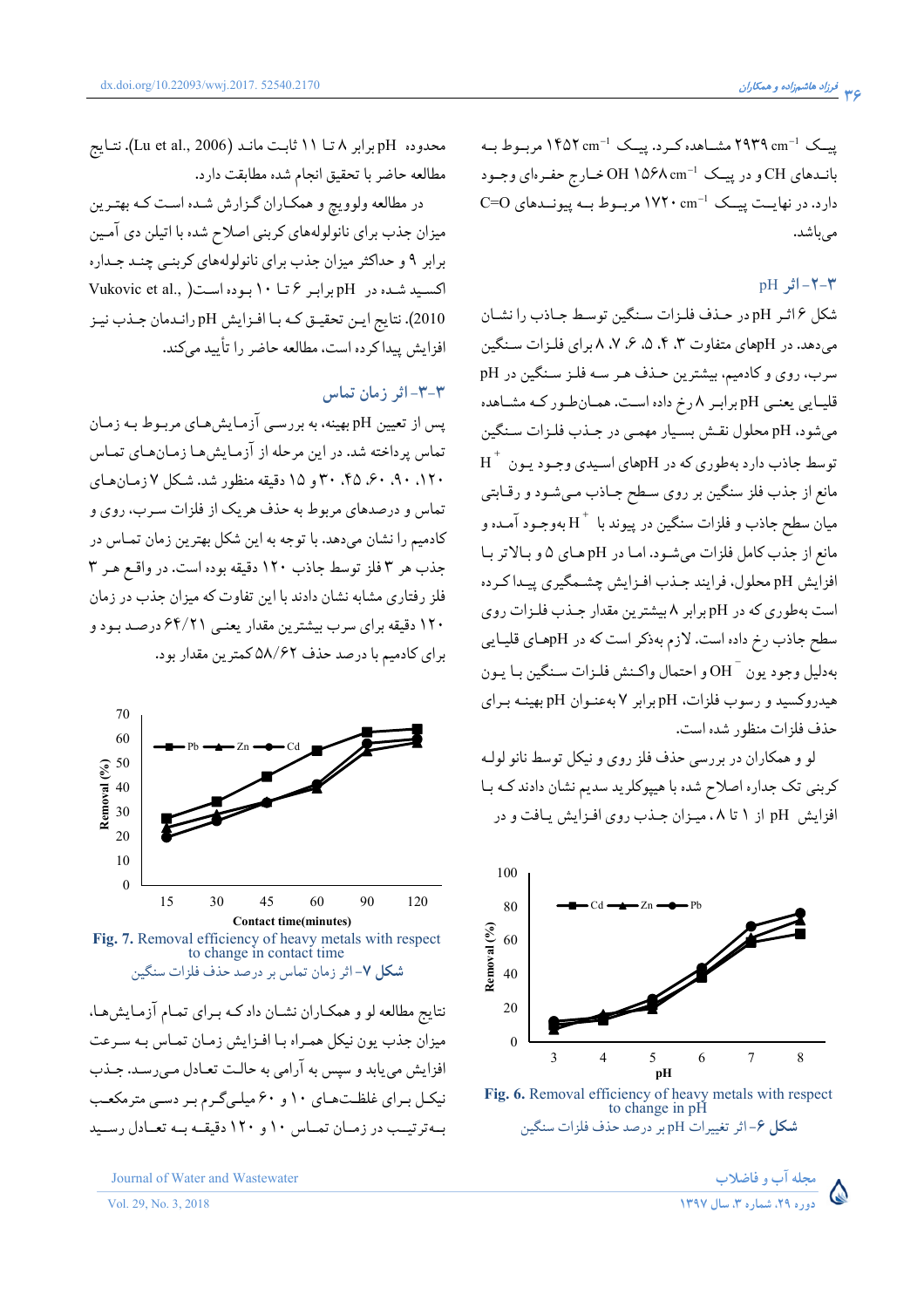(Lu et al., 2006). نتايج پژوهش مذكور از اين نظر كه بـا افـزايش غلظت جاذب، زمان بیشتری برای به تعادل رسیدن میـزان جـذب و افزايش راندمان جذب لازم است، با مطالعه حاضر مطابقت دارد. ززولي در حذف بيس فنل A توسط كربن فعال و پوسته تخممرغ نشان داد که با افزایش زمان تماس، راندمان حذف افزایش می یابد و در زمــان ١٢٠ دقيقــــه بيشــــترين حـــذف حاصـــل شـــد (Kosa et al., 2012). نتايج پژوهش حاضر بـا پـژوهش ززولـي و همکاران مطابقت دارد که در آن با افزایش مقدار نانولولـه کربنـی در محلسول، رانسدمان حسذف جيسوه افسزايش يافتسه اسست .(Zazouli et al., 2013).

## ٣-۴-اثر جرم جاذب

در این مرحله از آزمایش ها بهترین جرم جـاذب در جـذب فلـزات تعیین شد. شکل ۸ مقـادیر مختلـف جـرم جـاذب بـر حسـب درصـد حذف فلزات سنگین در شرایط بهینه بهدست آمده در مراحل قبـل را نشان میدهد. با توجه به این شکل با افـزایش جـرم جـاذب میـزان جذب همه فلزات افزایش یافته بهطوری که در جرم ۳۰۰ میله گرم از جاذب بیشترین درصدهای حذف فلزات بهدست آمـد. بیشـترین درصدهای حذف بهترتیب برای کامیم ۷۰/۷۷ درصد و سرب ۲۰/۰۱ درصد بوده و کمترین درصد حذف در جرم ۳۰۰ میلهگرم در ليتر مربوط به فلز روى براير ۶۴/۲۲ درصد است.



Fig. 8. Removal efficiency of heavy metals with respect to change in absorbent mass شکل ۸- ثر تغییرات جرم جاذب بر درصد حذف فلزات

ززولي و همکاران در بررسي حذف کـادميم بـا نانولولـههـاي کربنـي تک جداره با عامل ال—سیسـتین نشـان دادنـد کـه بـا افـزایش جـرم جاذب تا يک مقدار مشخص، جـذب افـزايش مـي يابـد و بعـد از آن



در مطالعه حاضر نیز با افزایش مقدار نانولولـه کربنـی، رانـدمان حذف افزایش بافت.

#### ٣-۵- اثر غلظت فلزات بهينه

در مرحله سوم از آزمایش ها به بررسی غلظتهای مختلف ۵۰، ۲۰، ۱۰، ۵، ۳ و ۱ میلیگرم در لیتر فلزات سرب، روی و کادمیم با زمان تماس ١٢٠ دقيقه و pHبرابر ٧ پرداختـه شـد. در حقيقـت هـدف از این مرحله از آزمایشها بهدست آوردن بهترین غلظت از فلزات کـه توسط جاذب در شرايط بهينه حذف مي شوند، بـود. شـكل ۹ غلظـت فلزات بر حسب درصد حذف آنها را نشـان مـىدهـد. بـا توجـه بـه نمودار با افزایش غلظت فلزات از ۵ میلیگرم در لیتر، میزان جـذب نیز با شیب بیشتری افزایش یافت و بیشترین میزان جذب در غلظت ٢٠ ميلي گرم در ليتر براي هر ٣ فلز رخ داد. از غلظت ٢٠ میلیگرم به بعد عمل جذب با افزایش غلظت بسیار کـاهش یافـت و نمودار سیر نزولی داشت. همانطور که در شکل ۹ مشاهده مـیشـود میزان جذب در غلظت ۲۰ میلیگرم در لیتر بـهترتیـب بـرای سـرب بیشترین مقدار بود و پس از آن روی و کادمیم قرار داشتند.



هو در پژوهشی در مورد بررسی حذف کـروم بـا اسـتفاده از نانولولـه کربنی از محلولهای آبی نشان داده شد کـه درصـد حـذف کـروم بـا افسزايش غلظــت اوليـــه آن در محلــول كــاهش مــي يابــد (Igwe et al., 2007) كه با نتايج پژوهش حاضر مطابقت دارد.



Journal of Water and Wastewater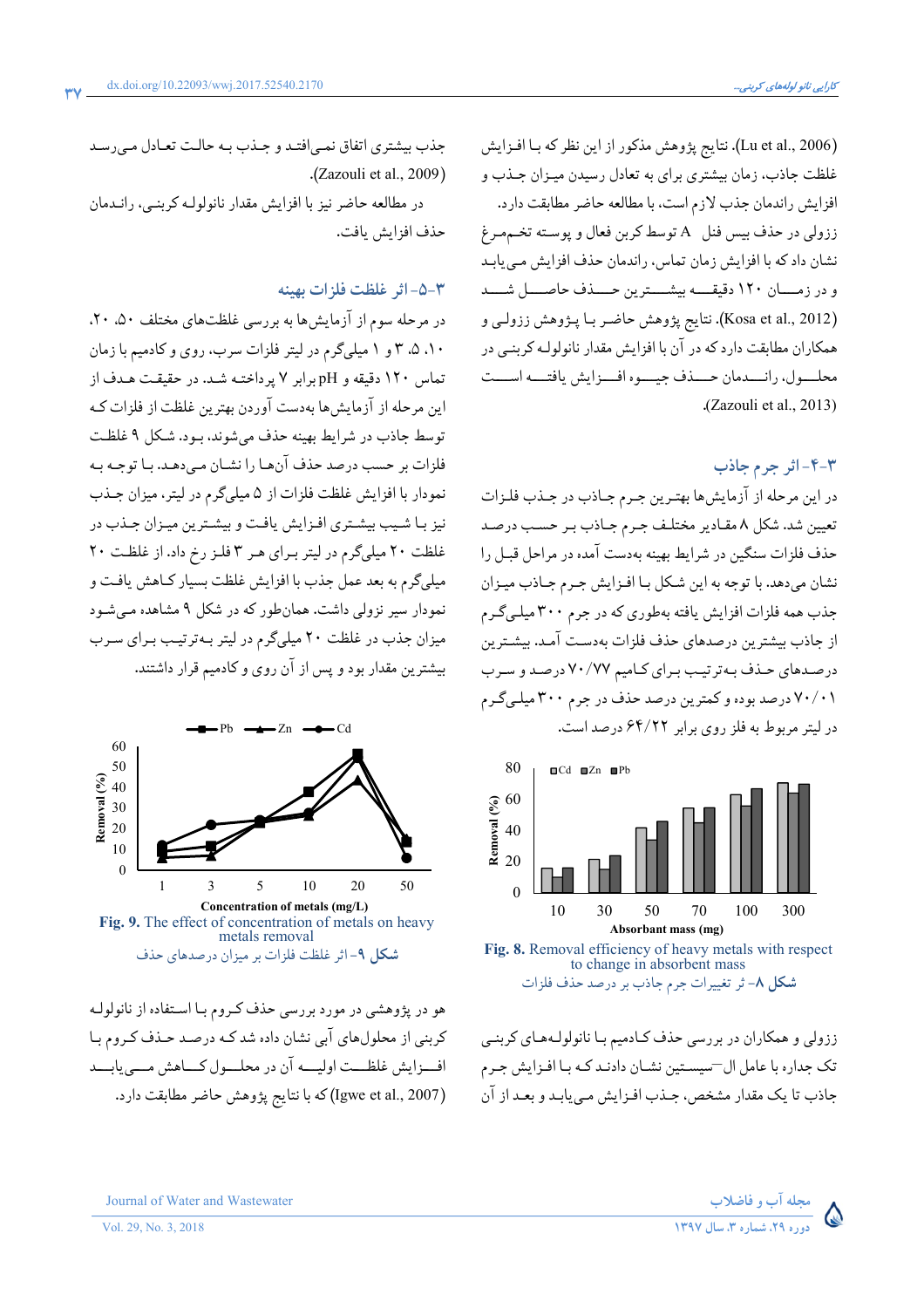همچنین ززولی و ویسی در حـذف بـیس فنـل A توسـط کـربن فعال و پوسته تخمهرغ نشـان دادنـد کـه مـدل پاسـخ سـطحي بـراي تحقيـق مناسـب بـوده اسـت (Zazouli et al., 2013). در مطالعـه حاضر نیز مشخص شد که مدل پاسخ سطحی بـرای ایـن آزمـایش مناسب است و با تحقیق ززولی و ویسی مطابقت دارد. بـا افـزایش زمان تماس، pH و ميزان جاذب رانـدمان حـذف افـزايش مـى يابـد. نانولوله كربني چند جداره اصلاح شده بهعلت داشتن سطح تماس بالا و نفوذيذيري بالا، يک جاذب خوب براي حذف فلزات سنگين مي باشد كه با افزايش زمان تماس، pH و ميزان جاذب رانـدمان حذف افزایش مے باید.

## ۴-۶-بررسی ایزوترمهای جذبی

مطالعات تعادلي كه مشخص كننـده ظرفيـت جـاذب و نسـبتهـاي تعادلي بين ماده جاذب و جذب شونده هستند، توسط ايزوترمهاي جذب سطحي قابل توصيف ميباشند كه معمـولاً شـامل نسـبت بـين مقدار جذب شده و باقیمانده در محلـول در حـال تعـادل و در دمـای ثابت است. نخستین و سادهترین روابط شـناخته شـده در توصـیف معادلـه جــذب ســطحى، ايزوتــرم لانگميــر و فرونــدليچ اســت (Igweet al., 2007) مدلهاي ايزوترم لانگمير و فروندليچ معمولاً برای توصیف ایزوترم جذب سطحی ترکیبات حاصل از مایعـات بـر روي جامدات استفاده مي شوند كه در ايـن پـژوهش از ايـن دو مـدل برای بیان کمی جذب فلزات سنگین سرب، روی و کـادمیم اسـتفاده شد. مدل فروندليچ به نـاهمگني سـطوح جـاذب مـيپـردازد و مـدل لانگمیر به در دست بودن سطوح محدودی از ماده برای جـذب سطحی اشاره دارد. معادله لانگمیر بهصورت زیر است

$$
\frac{C_e}{q_e} = \frac{1}{q_{max}} C_e + \frac{1}{k_L q_{max}}
$$
\n<sup>(\Upsilon)</sup>

که در این معادله ، مقدار میلیگرم جذب شده به ازای واحد جرم جـذب در شـرایط Q تعادل بر حسب میلـیگـرم بـر گـرم، یCونکـفـت تعـادلی آلاینـده بـر حسب میلیگرم در لیتر، q<sub>max</sub> مقدار میلیگرم ماده جذب شـده مـورد نیاز برای ظرفیت تک لایـه بـه ازای واحـد جـرم جـاذب بـر حسـب

$$
q_e = KC_e^{\ \ n} \tag{7}
$$

$$
\log q_e = \log K + \frac{1}{n} \log C_e \tag{4}
$$

و C<sub>e</sub> و C<sub>e</sub> در معادله لانگمیر تعریف شدند. K و n ثابتهای تجربهی هستند كه بهترتيب با حداكثر ظرفيت پيوند و قـدرت پيونـد مـرتبط مے باشند.

جدول ۱ يارامتر تعيين كننده ضريب هميوشاني ( R  $^{2}$ ) مربوط به ایزوترمهای جـذب سـطحي فلـزات سـنگين سـرب، روي و كـادميم توسط نانو لولههاي كربني اصلاح شده باكيتوزان را نشان مىدهـد. مقايسـه رگرسـيون خطـي ايزوتـرم لانگميـر و فرونـدليچ و ضـريب تعیین ° R جذب سطحی تعیین کننده نوع ایزوتـرم جـذب غالـب در  $R^2$  فرایند جذب است. با توجه به شکلهای ۱۱،۱۰ و ۱۲ مقدار حاصـل از ايزوتـرم جـذب فرونـدليچ بـراي سـرب، روي و كـادميم به ترتیب برابر ۰/۹۵۹۸ م ۰/۹۵۶۵ و ۰/۹۵۵۹ است.

جدول ١- ضريب تعيين 2<sup>2</sup> براي جذب سطحي فلزات سنگين سرب، روی و کادمیم توسط نانو لولههای کربنی اصلاح شده با کیتوزان **Table 1.** Determinant coefficient  $(R^2)$  for adsorption of heavy metals  $(Cd, Cu$  and  $Zn)$  by carbon nanotubes

| <b>Metallic</b> ion | Langmuir<br>isotherm      | <b>Freundlich</b><br>isotherm |
|---------------------|---------------------------|-------------------------------|
|                     | $R^2$ overlap coefficient |                               |
| Zinc                | 0.8947                    | 0.9565                        |
| Cadmium             | 0.7409                    | 0.9559                        |
| Lead                | 0.8547                    | 0.9598                        |



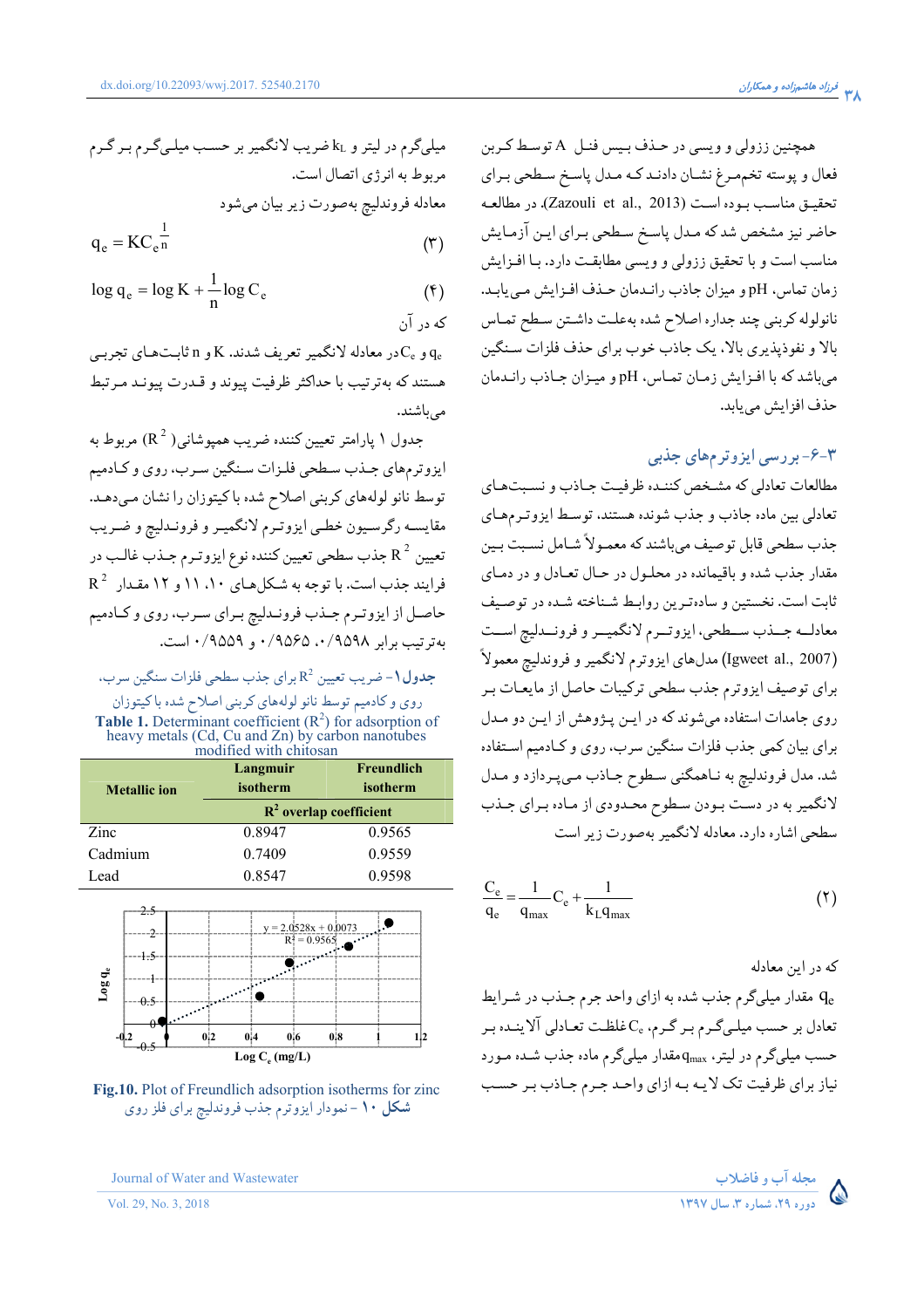

Fig.14. Plot of Langmuir adsorption isotherms for cadmium شکل ۱۴-ایزوترم جذب لانگمیر برای فلز کادمیم



Fig.15. Plot of Langmuir adsorption isotherms for lead شکل ۱۵-ایزوترم جذب لانگمیر برای فلز سرب

## ۴-نتيجەگېرى

نتايج آزمايش ها نشان داد اصلاح نانولولههاي كربني چند جـداره بـا كيتوزان باعث افـزايش ظرفيت جـذب سـطحى در فراينـد جـذب فلزات سنگین شده است. pH بهینیه حیذف فلیزات سینگین سیرب، روی و کادمیم ۷ بهدست آمد. با توجه به اینکه pH برابر ۷ در حـدود pH آبهای طبیعی است و بنابراین نیازی به تغییرات pH در حـین کار یا حاذب نیست. این امر باعث کیاهش هز بنیههیا در استفاده از جاذب در صنعت خواهد شد. زمان تماس بهینه حذف در مـورد همـه فلزات حدود ۱۲۰ دقیقه بهدست آمـد. در زمـانهـای بـالاتر یعنـی ۱۸۰ و ۲۴۰ دقیقه حاذب رفتار حذب و واحذب از خبود نشیان داده كه زمان بهينه ١٢٠ دقيقه انتخـاب شـد. بـا افـزايش غلظـت فلـزات سنگین سرب، روی و کادمیم تا غلظت ۲۰ میلیگرم در لیتـر میـزان جذب افزایش پیدا کرد. در غلظتهای بالاتر با توجه به ثابت بودن مقدار جاذب، جذبی صورت نگرفت زیرا نتایج آزمایش ها نشان داد كه با افزايش مقدار جاذب درصد حذف فلزات و فرايند جـذب بهتـر صورت مي گيرد. فرايند جذب سطحي بـراي فلـزات سـرب، روي و کادمیم از مدل ایزوترم فرونـدلیچ تبعیـت کـرده اسـت. بنـابراین در مجموع با توجه به فراواني، در دسترس بودن و ارزان بودن كيتـوزان



Fig.11. Plot of Freundlich adsorption isotherms for cadmium شکل ۱۱- ایزوترم جذب فروندلیچ برای فلز کادمیم



Fig.12. Plot of Freundlich adsorption isotherms for lead شکل ۱۲-ایزوترم جذب فروندلیچ برای فلز سرب

شکلهای ۱۳، ۱۴ و ۱۵ مقدار  $\mathrm{R}^{\,2}\,$  در ایزوترم جـذب لانگمیـر را به ترتیب برای فلز روی، ۰/۸۹۴۷ کادمیم ۰/۷۴۰۹ و سرب ۸۵۴۷/ ۰ نشان میدهد. بنابراین ایزوترم جذب فرونـدلیچ بـا توجـه به بیشتر بودن ضریب همپوشانی  $\,{\rm R}^{\,2}\,$  فرایند جذب را بهتر توصـیف میکند و نانولولههای کربنی اصلاح شده در فراینـد جـذب تبعیـت بیشتری از این نوع ایزوترم دارند.



Fig.13. Plot of Langmuir adsorption isotherms for zinc شکل ۱۳-ایزوترم جذب لانگمیر برای فلز روی



Journal of Water and Wastewater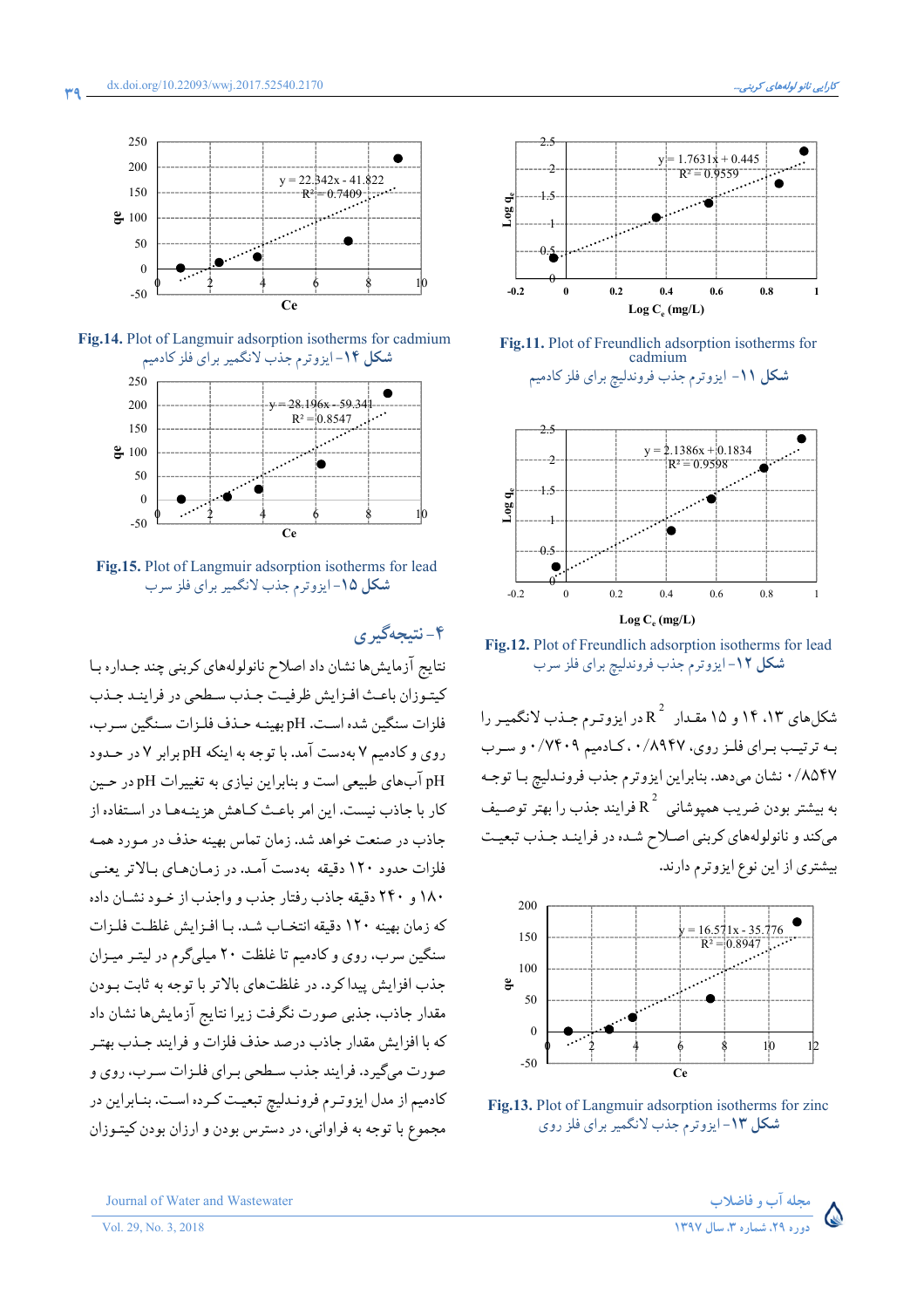راهکـاري نــوين و نويــدبخش در حــذف ســرب، روي و کــادميم از محیطهای ابی مورد استفاده قرار گیرد. و همچنین راندمان بالا جاذب سنتز شـده در حـذف فلـزات سـنگین سرب، روی و کادمیم در شرایط بهینـه مـورد قبـول، اسـتفاده از نـانو لولههای کربنی چند جداره اصلاح شده با کیتوزان میتواند بهعنـوان

#### **References**

- Boparai, H.K., Joseph, M. & O'Carroll, D.M. 2010. Kinetics and thermodynamics of cadmium ion removal by adsorption onto nanozerovalent iron particles. *Journal of Hazardous Materials*, 186 (1)**,** 458-465.
- Bailey, S.E., Olin, T.J., Bricka, R.M. & Adrian, D.D. 1999. A review of potentially low-cost sorbents. *Water Research*, 33(11)**,** 2469-2479.
- Ekinci, E., Budinova, T., Yardim, F., Petrov, N., Razvigorova, M. & Minkova, V. 2002. Removal of mercury ion from aqueous solutions by activated carbons obtained from biomass and coals. *Fuel Processing Technology*, 77- 78(1)**,** 437-443.
- Gibicar, D., Horvat, M., Logar, M., Fajon, V., Falnoga, I. & Ferrara, R. 2009. Human exposure to mercury in the vicinity of chlor-alkali plant. *Environment Research*, 109(1), 355-367.
- Girginova, P.I., Daniel-da-silvia, A.L., Lopes, C.B., Figueira, P., Otero, M., Amaral, V.S., et al. 2010. Silica coated magnetite particles for magnetic, removal of Pb<sup>+2</sup> from water. *Journal of Colliod and Interface Science*, 345(2)**,** 234-240.
- Herrero, R., Lodeiro, P., Castro, C.R., Vilarin, T. & Vicente, M.E.S.D. 2005. Removal of organic mercury from aqueous solutions biomass of the marine Macroalga Cystoseirabaccata. *Water Research*, 39(14)**,** 3199-3210.
- Igwe, J. C. & Abia, A. A. 2007. Adsorption isotherm studies of Cd (II), Pb (II) and Zn (II) ions bioremediation from aqueous solution using unmodified and EDTA-modified maize cob. *Eclet. Quím*., 32(1)**,** 33-42.
- Kosa, S.A., Al-Zahrani, G. & Abdel Salam, M. 2010. Removal of heavy metals from aqueous solutions by multiwalled carbon nanotubes modified with 8-hydroxyquionline. *Chemical Engineering Journal*, 181-182(0), 159-168.
- Li, P., Feng, X.B., Qiu, G.L., Shang, L.H. & Li, Z.G. 2009. Heavy metal pollution in Asia: A review of the contaminated sites. *Journal of Hazardous Materials*, 168(2-3)**,** 591-601.
- Lu, C. & Chiu, H. 2006. Adsorption of zinc (II) from water with purified carbon nanotubes. *Chemical Engineering Journal*, 61(4)**,** 1138-1145.
- Ren, X., Chen, C., Nagatsu, M. & Wang, X. 2010. Carbon nanotubes as adsorbents in environmental pollution management: A review. *Chemical Engineering Journal*, 170(2-3)**,** 395-410.
- Shamspur, T. & Mostafavi, A. 2009. Application of modified multiwalled carbon nanotubes as a sorbent for simultaneous separation and preconcentration trace amounts of Au (III) and Mn (II). *Journal of Hazardous Materials*, 168(2009)**,** 1548-1553.
- Stephen Inbaraj, B. & Sulochana, N. 2006. Lead adsorbtionon a carbon sorbent derived from fruit shell of terminaliacatappa. *Journal of Hazardous Material*, 133(13)**,** 283-290.
- Tofighy, M.A. & Mohammadi, T. 2011. Permanenthard water softening using carbon nanotube. *Sheets Desalination*, 268(1-3)**,** 208-213.



مجله اب و فاض